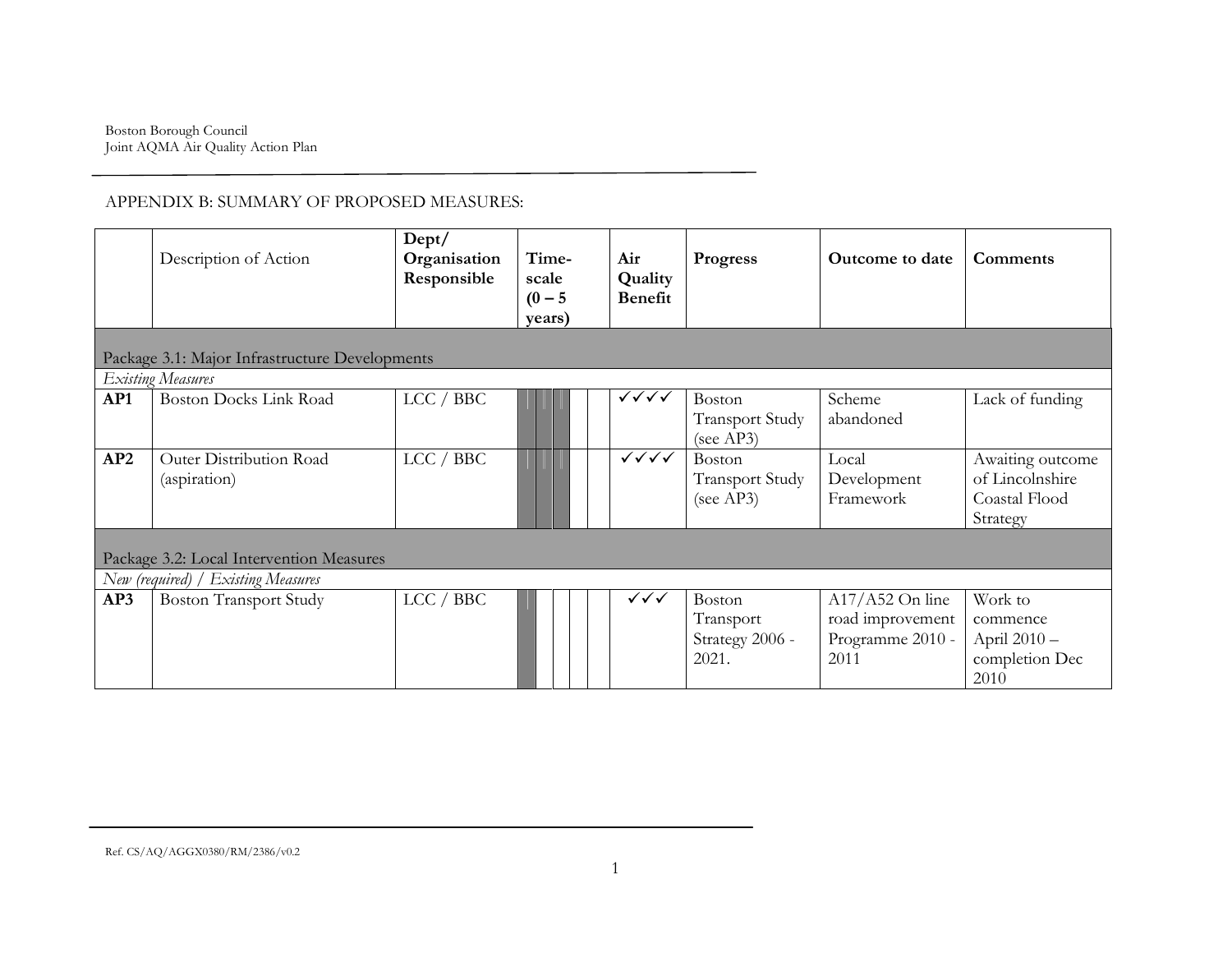|     | Description of Action                                                           | Dept/<br>Organisation<br>Responsible | Time-<br>scale<br>$(0 - 5)$<br>years) | Air<br>Quality<br><b>Benefit</b> | <b>Progress</b>                                                                           | Outcome to date                                                                             | Comments                                                                                                                                                |
|-----|---------------------------------------------------------------------------------|--------------------------------------|---------------------------------------|----------------------------------|-------------------------------------------------------------------------------------------|---------------------------------------------------------------------------------------------|---------------------------------------------------------------------------------------------------------------------------------------------------------|
| AP4 | Expansion of Community Travel<br>Zone                                           | LCC                                  |                                       | $\checkmark$                     | Schemes to<br>encourage<br>walking and<br>cycling<br>implemented<br>during LTP2<br>period | Introduction of<br>the Into Town<br><b>Bus</b><br>Service                                   | Experimental<br>Scheme has been<br>made permanent<br>with patronage up<br>to 24959 in August<br>2009                                                    |
| AP5 | The Borough Council will seek<br>to reduce emissions from<br>Council activities | BBC/LCC                              |                                       | $\checkmark$                     | Renewal of<br>Refuse Vehicle<br>Fleet 2010/2011                                           | Identified as key<br>Carbon<br>Management<br>Project to be<br>completed by<br>November 2010 | Future retro-fitting<br>of vehicle fleet<br>with bio fuels.<br>Kerbside<br>collection of green<br>waste.<br>Fleet Route<br>Rationalisation<br>2010/2011 |
| AP7 | Increased LPG provision                                                         | <b>BBC</b>                           |                                       | ✓                                | No policy in<br>1999 Adopted<br>Plan (Saved<br>Policy)                                    | Consider as part<br>of Local<br>Development<br>Framework                                    | Considering<br>Planning Policy<br>Partnership with<br>neighbouring<br>authority for joint<br>LDF                                                        |

#### Ref. CS/AQ/AGGX0380/RM/2386/v0.2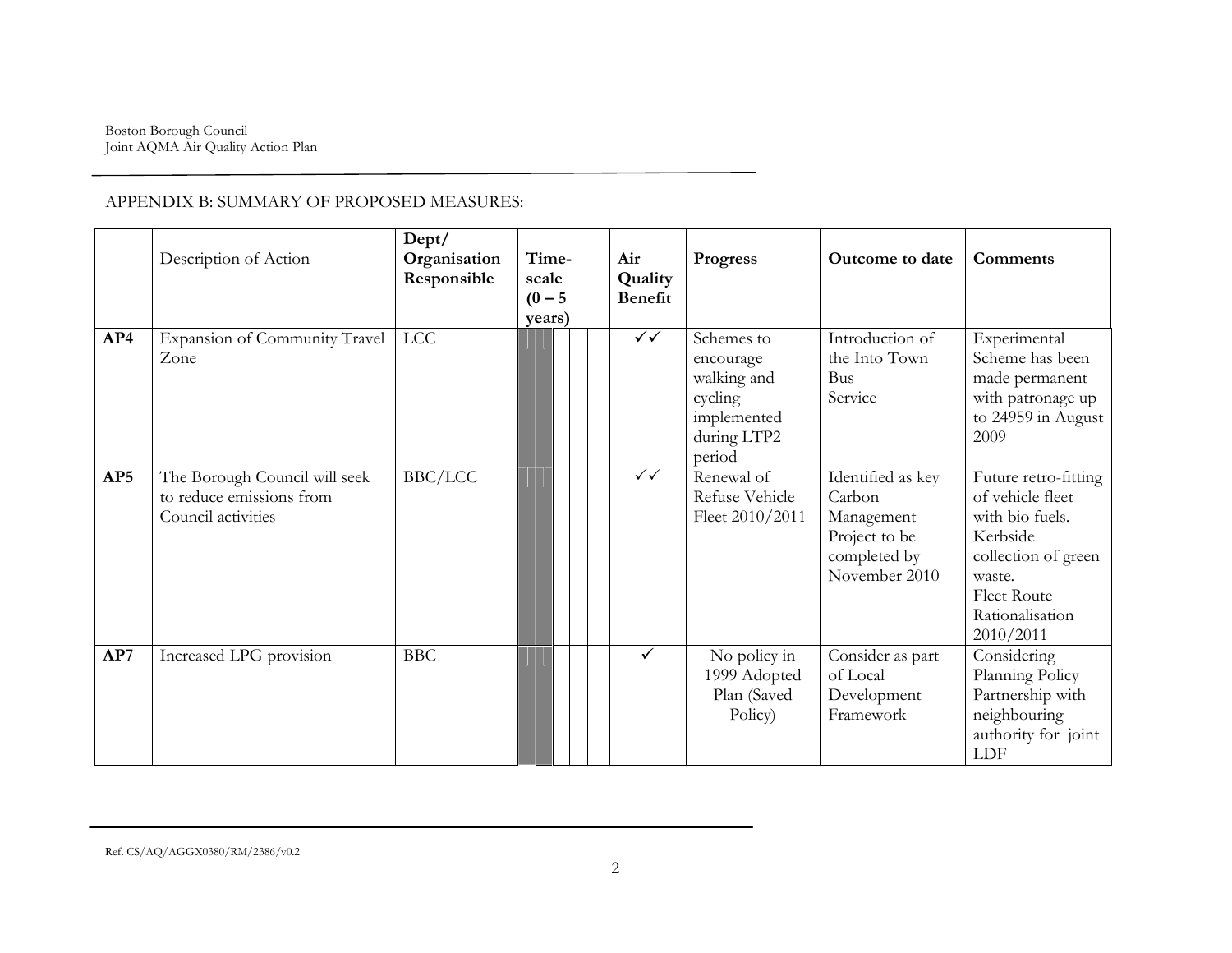|             | Description of Action                                                                                                    | Dept/<br>Organisation<br>Responsible | Time-<br>scale<br>$(0 - 5)$<br>years) |  | Air<br>Quality<br><b>Benefit</b> | <b>Progress</b>                                      | <b>Outcome to date</b>                                                                       | Comments                                                                                     |
|-------------|--------------------------------------------------------------------------------------------------------------------------|--------------------------------------|---------------------------------------|--|----------------------------------|------------------------------------------------------|----------------------------------------------------------------------------------------------|----------------------------------------------------------------------------------------------|
| AP9         | Investigation of merits of Park &<br>Ride Schemes for applicability to<br>Boston                                         | LCC                                  |                                       |  | $\checkmark$                     | <b>Boston</b><br><b>Transport Study</b><br>(see AP3) | Scheme<br>abandoned                                                                          |                                                                                              |
| <b>AP10</b> | Through the Local Development<br>Framework the Council will<br>explore the development of a<br>rail-freight interchange. | LCC / BBC                            |                                       |  | $\checkmark$                     | 1999 Adopted<br>Plan (Saved<br>Policy)               | Lincolnshire CC<br>have committed to<br>work with<br>Partners                                |                                                                                              |
| <b>AP11</b> | Designate a senior officer to take<br>responsibility for transport-<br>related issues within the<br>Borough.             | <b>BBC</b>                           |                                       |  | ✓                                | Strategic<br>Director                                | Phil Drury                                                                                   |                                                                                              |
| <b>AP12</b> | Controlled Parking Zone<br>Framework                                                                                     | LCC / BBC                            |                                       |  | $\checkmark$                     |                                                      | Being considered<br>as part of the Civil<br>Parking<br>Enforcement<br>Scheme by Sept<br>2010 |                                                                                              |
| AP13        | Encouraging walking and cycling<br>routes for new development                                                            | LCC/BBC                              |                                       |  | $\checkmark$                     | 1999 Adopted<br>Plan (Saved<br>Policy)               | Non-motorised<br>User Audit March<br>2010                                                    | Prioritisation of<br>Schemes started<br>with a view to<br>implementation<br>during 2010/2011 |

#### Ref. CS/AQ/AGGX0380/RM/2386/v0.2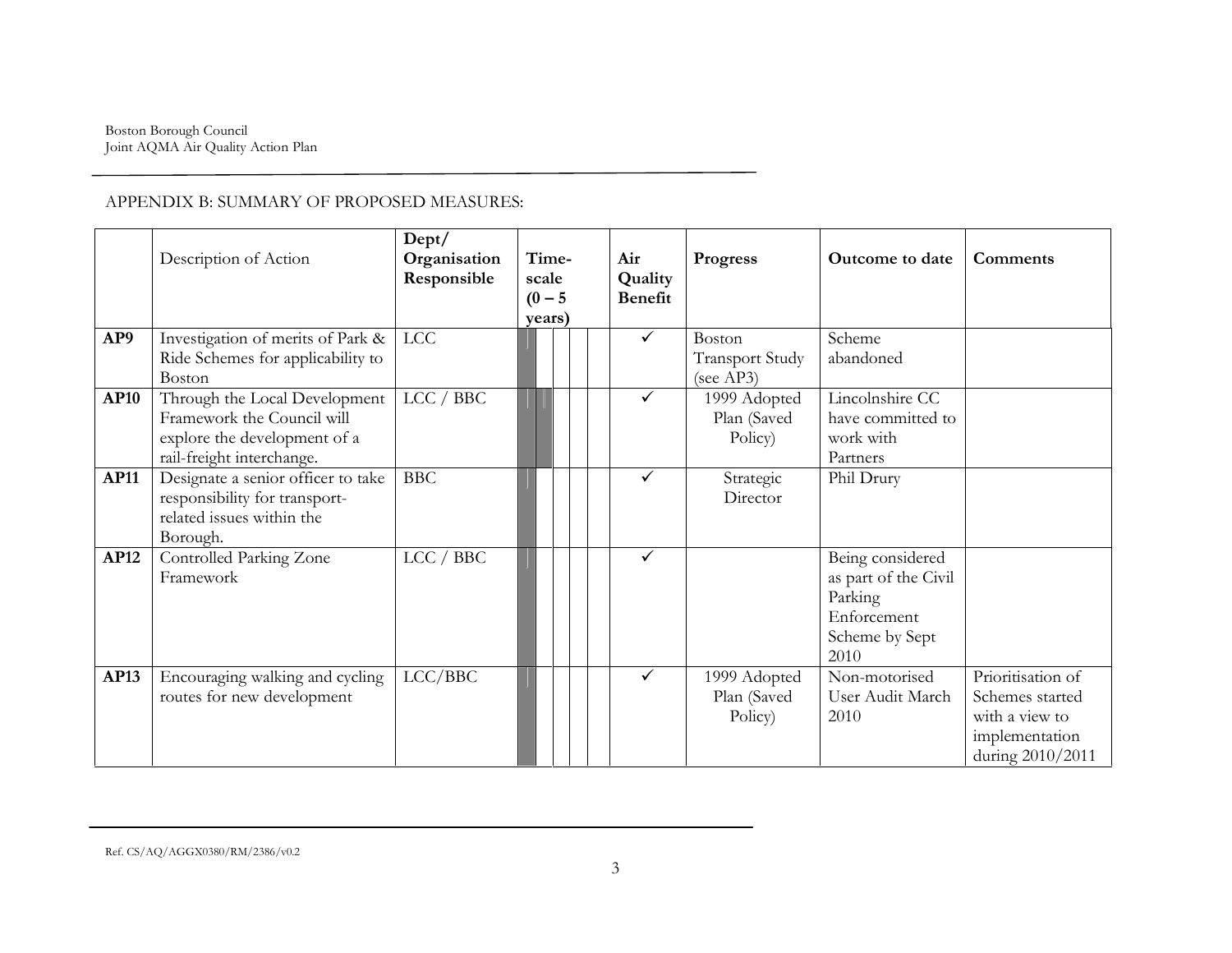|             | Description of Action                                                                                                                          | Dept/<br>Organisation<br>Responsible | Time-<br>scale<br>$(0 - 5)$<br>years) | Air<br>Quality<br>Benefit | <b>Progress</b>                                       | Outcome to date                                                                     | Comments                              |
|-------------|------------------------------------------------------------------------------------------------------------------------------------------------|--------------------------------------|---------------------------------------|---------------------------|-------------------------------------------------------|-------------------------------------------------------------------------------------|---------------------------------------|
| <b>AP14</b> | Discouraging development<br>within the town-centre than<br>places an emphasis on private<br>vehicle use over public transport.                 | <b>BBC</b>                           |                                       | $\checkmark$              | 1999 Adopted<br>Plan (Saved<br>Policy)                | Consider as part<br>of Local<br>Development<br>Framework                            | See AP7                               |
| <b>AP15</b> | Request detailed air quality<br>assessments for proposed<br>development that is likely to<br>have a significant impact on local<br>air quality | <b>BBC</b>                           |                                       | ✓                         | 1999 Adopted<br>Plan (Saved<br>Policy)                | Consider as part<br>of Local<br>Development<br>Framework                            | See AP7                               |
| <b>AP16</b> | Use of Planning Conditions or<br>S106 Agreements                                                                                               | <b>BBC</b>                           |                                       | $\checkmark$              | 1999 Adopted<br>Plan (Saved<br>Policy)                | Consider as part<br>of Development<br>Control function                              | See AP7                               |
| <b>AP18</b> | Production of a Council<br>Sustainable Travel Plan                                                                                             | <b>BBC</b>                           |                                       | ✓                         | Smarter Driving<br>Courses<br>commencing<br>2010/2011 | Adopted Carbon<br>Management Plan<br>2010-2014                                      | To create Travel<br>Plan by 2012/2013 |
| AP19        | Promotion of Sustainable Travel<br>Plans for large employers (more<br>than 500 employees)                                                      | <b>BBC</b>                           |                                       | $\checkmark$              | 1999 Adopted<br>Plan (Saved<br>Policy)                | Two childrens<br>centres in the<br>Borough have<br>submitted travel<br>plans to LCC |                                       |

#### Ref. CS/AQ/AGGX0380/RM/2386/v0.2